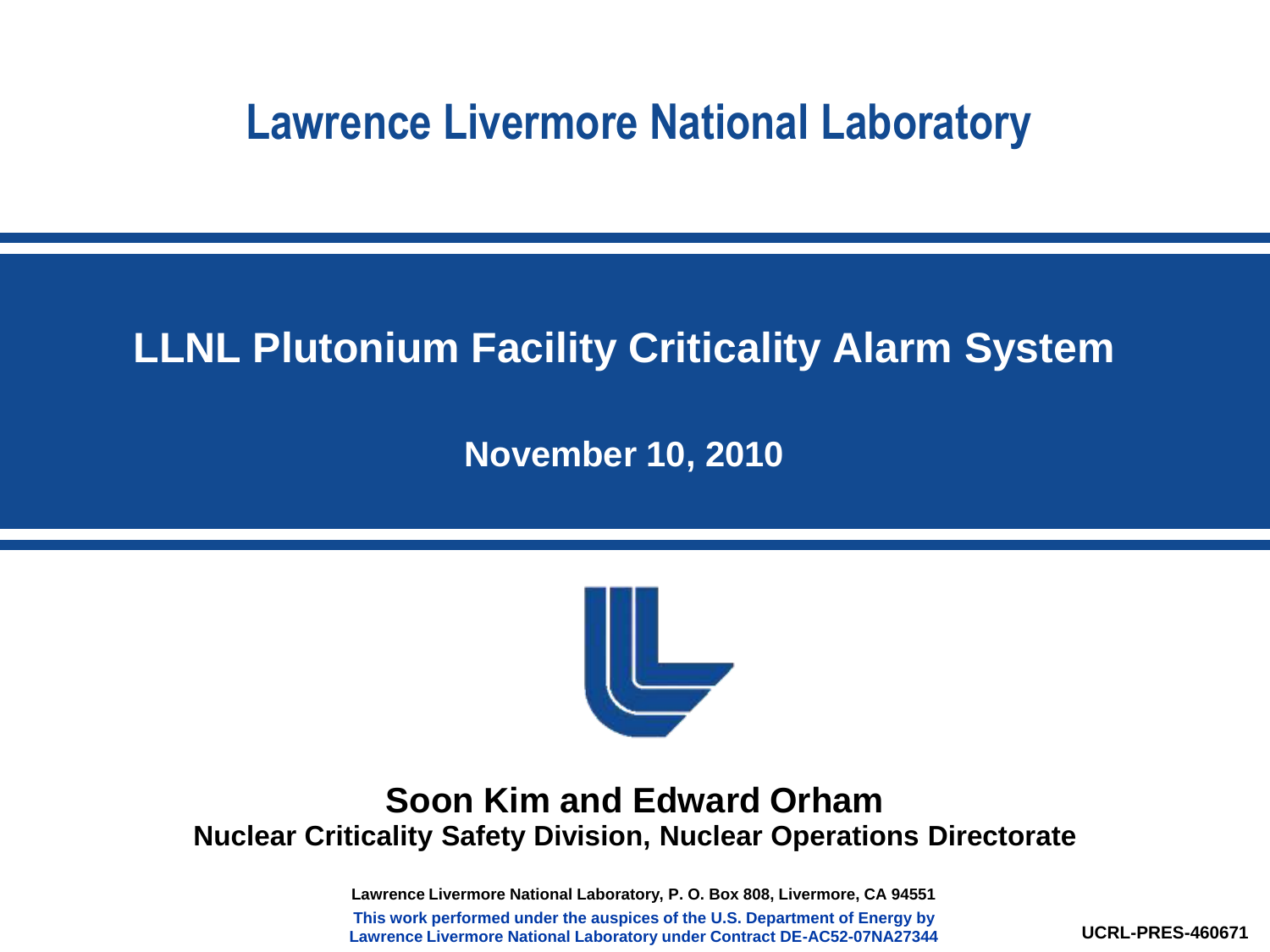## **LLNL Pu Facility CAS System**

- *Gamma ray detector based system,*
- *Current system went into service in 1995 after a rigorous factory acceptance test and a three month burn-in test after installation,*
- *In compliance with ANSI/ANS 8.3 requirements,*
- *28 detectors currently in use in the RMA.*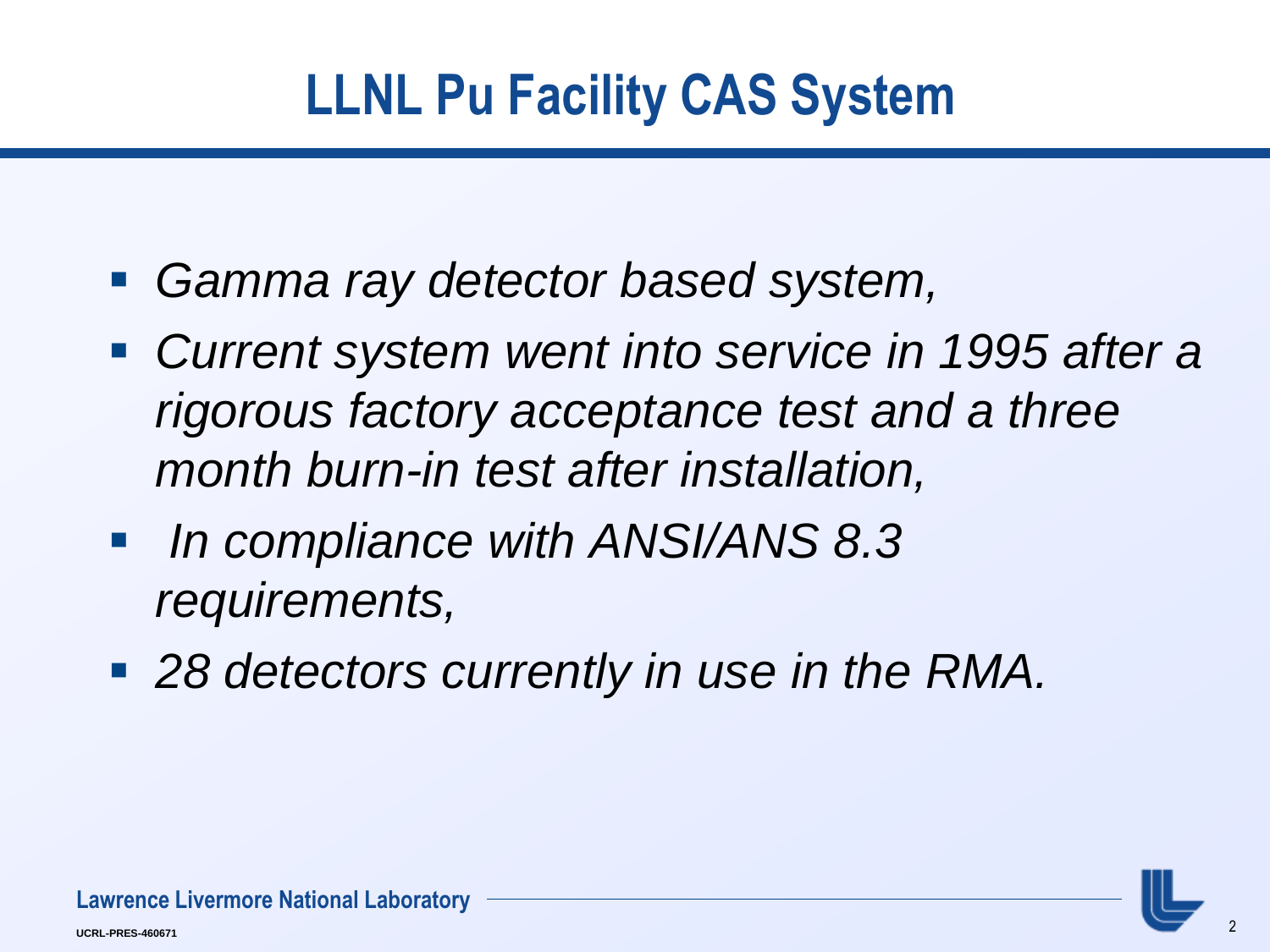



#### Designed on

Three Subassemblies,

- *Radiation Detection*
- *Evacuation Alarm Module*
- *Power Supply*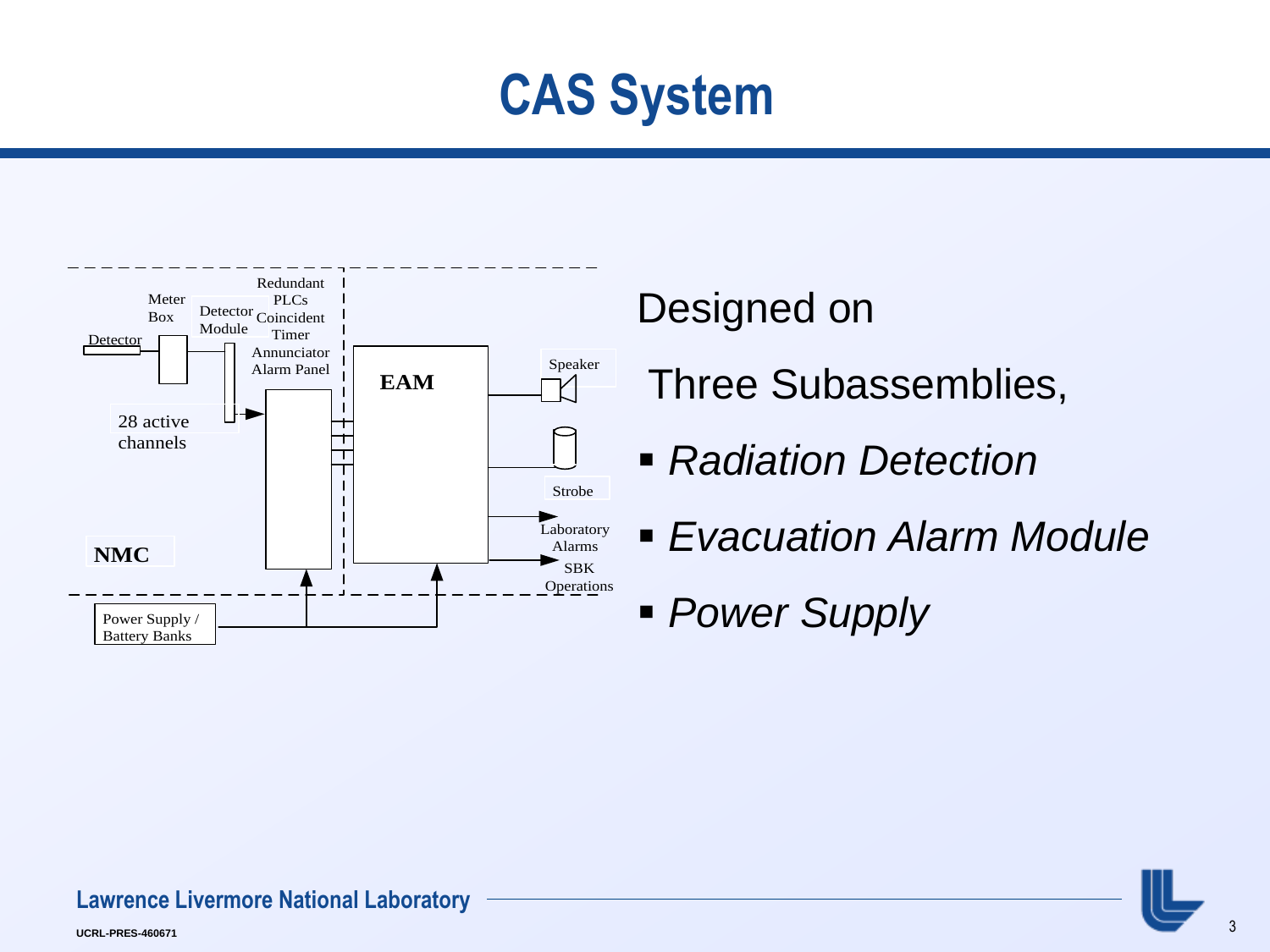## **CAS Detectors**



- *Sensitive to gamma rays,*
- *Uses a plastic scintillator to convert radiation to photons,*
- *Located in the Radiation Material Area*
- *Requires 2 or more detectors in alarm to generate an evacuation alarm*
- *Analog meter box provides continuous radiation readings*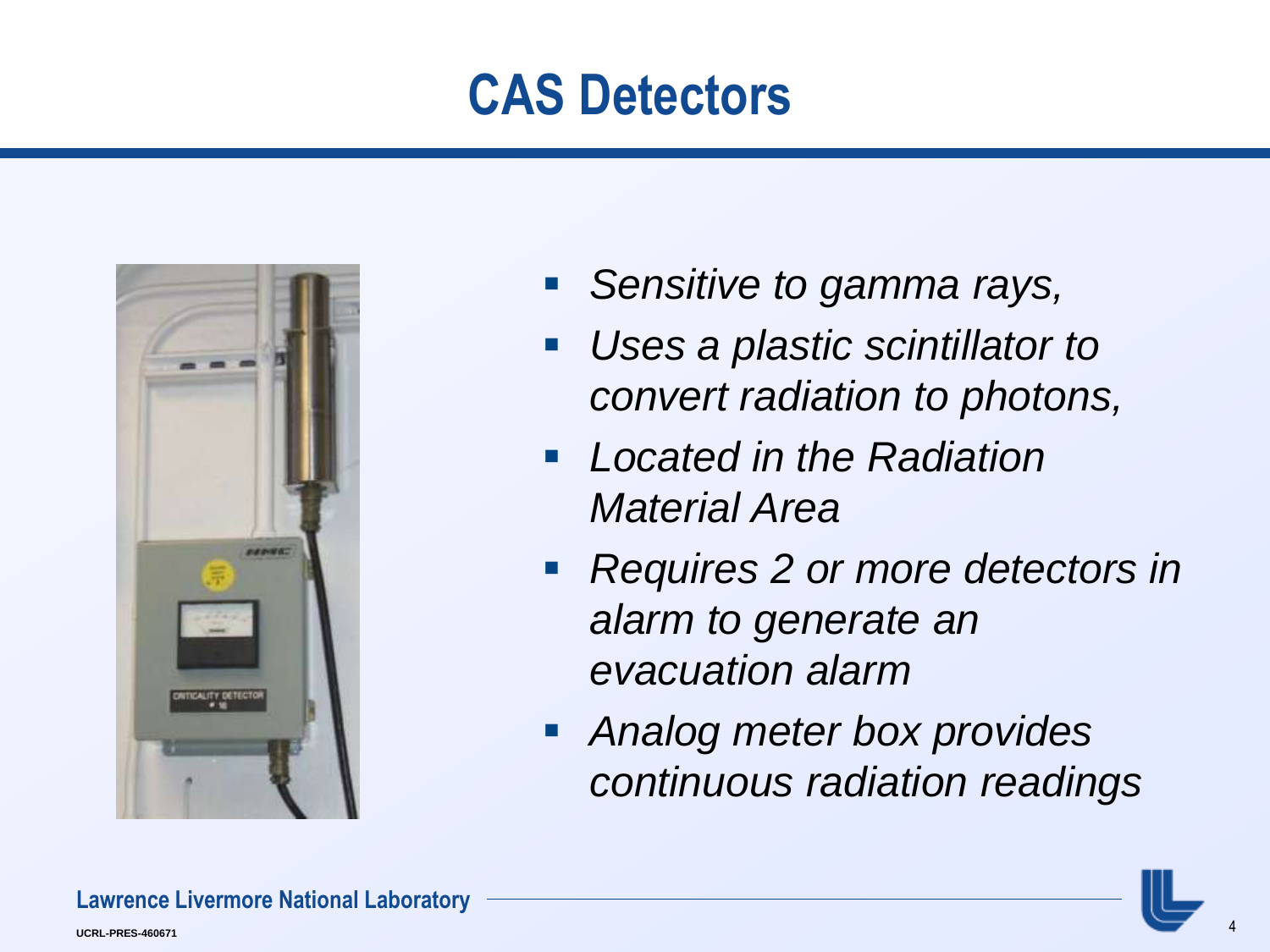## **Radiation Detection**



- *Off-the-Shelf equipment,*
- *Equipment was purchased from Nuclear Measurement Corporation,*
- *26 detectors was initially installed*
- *28 active detector/detector modules,*
- *Operating range is from 0.1 mR/hr to 100 R/hr, setpoint is 100mR/h*
- *Threshold and alarm set points are set by the keypad on the module,*
- *Redundant PLC (SLC500) monitoring of all inputs.*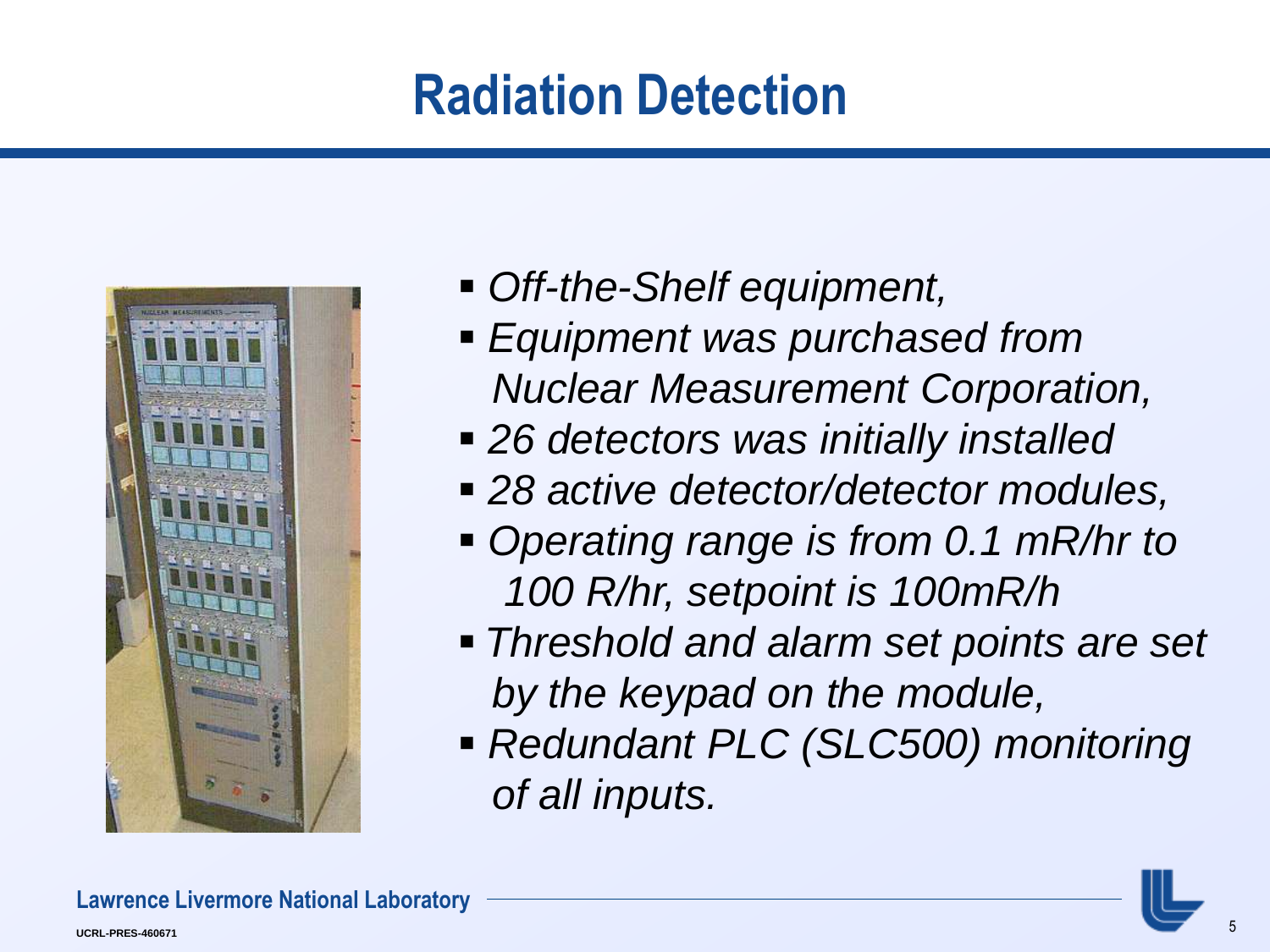## **Evacuation Alarm**



- *LLNL designed and fabricated,*
- *Relay Logic controlled,*
- *Displays system conditions,*
- *Latches alarm indications on until manual reset is performed, Horns (106) and strobes (8) are off-the-shelf Federal devices.*
- *Horns operates on 450-500 hertz with a modulated tone of 4-5 hertz, 92 – 115 db*

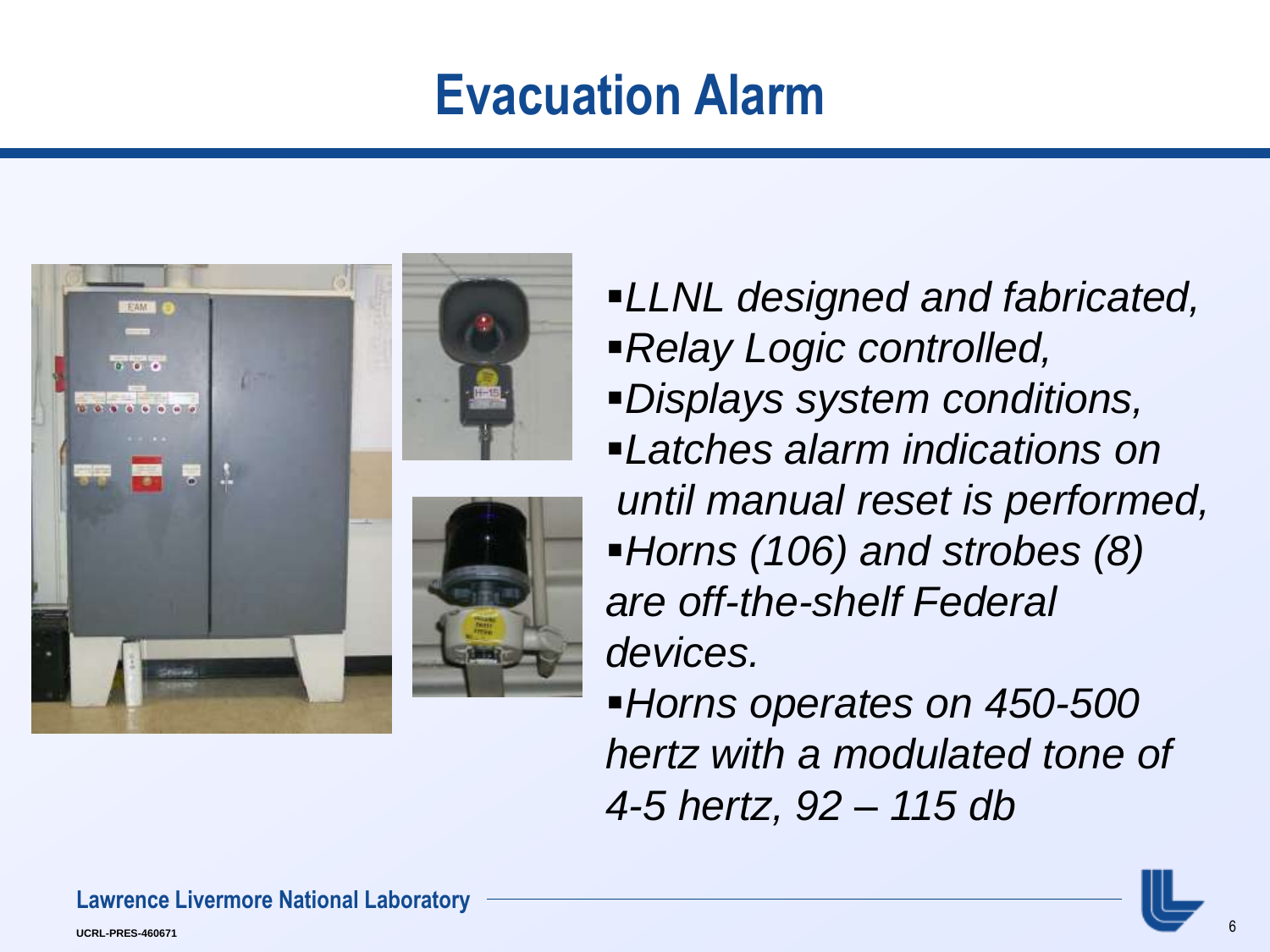# **Power Supply**





- *Provides power to Radiation Detection and EAM subassemblies,*
- *24 volt DC system,*
- *Redundant battery charger/power supply,*
- *Parallel battery banks*

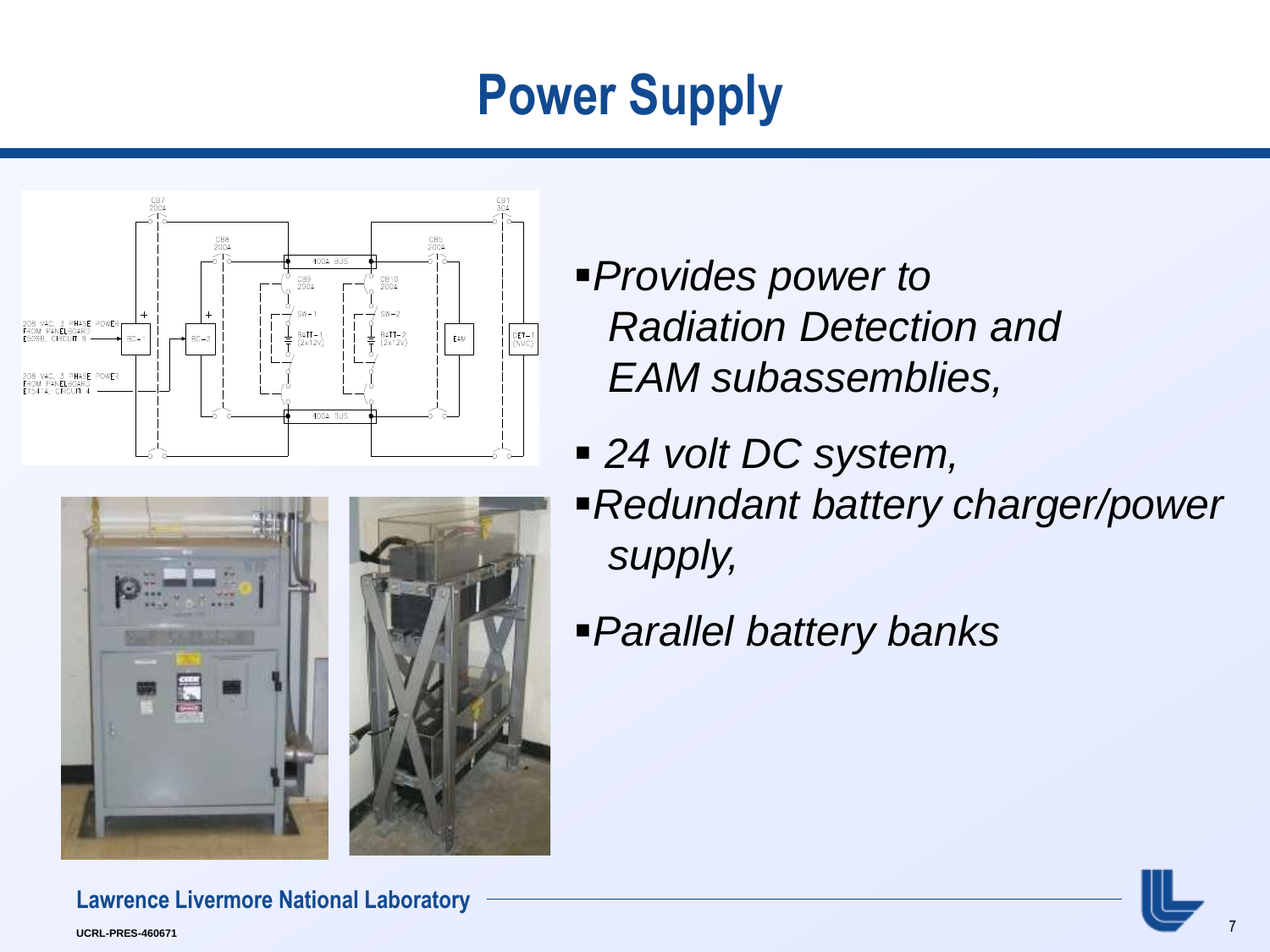

- *Perform a channel check weekly using the built-in light source,*
- *Perform a semiannual criticality radiation detector electronic check of each detector, including alarm setting and readout,*
- *Verify the alarm response of the CAS semiannually with two or more criticality radiation detectors at high alarm,*
- *Verify semiannually that all criticality horns and strobe lights are functional,*
- *Perform a battery load test and a visual inspection semiannually,*
- *Source check all active criticality radiation detectors semiannually.*

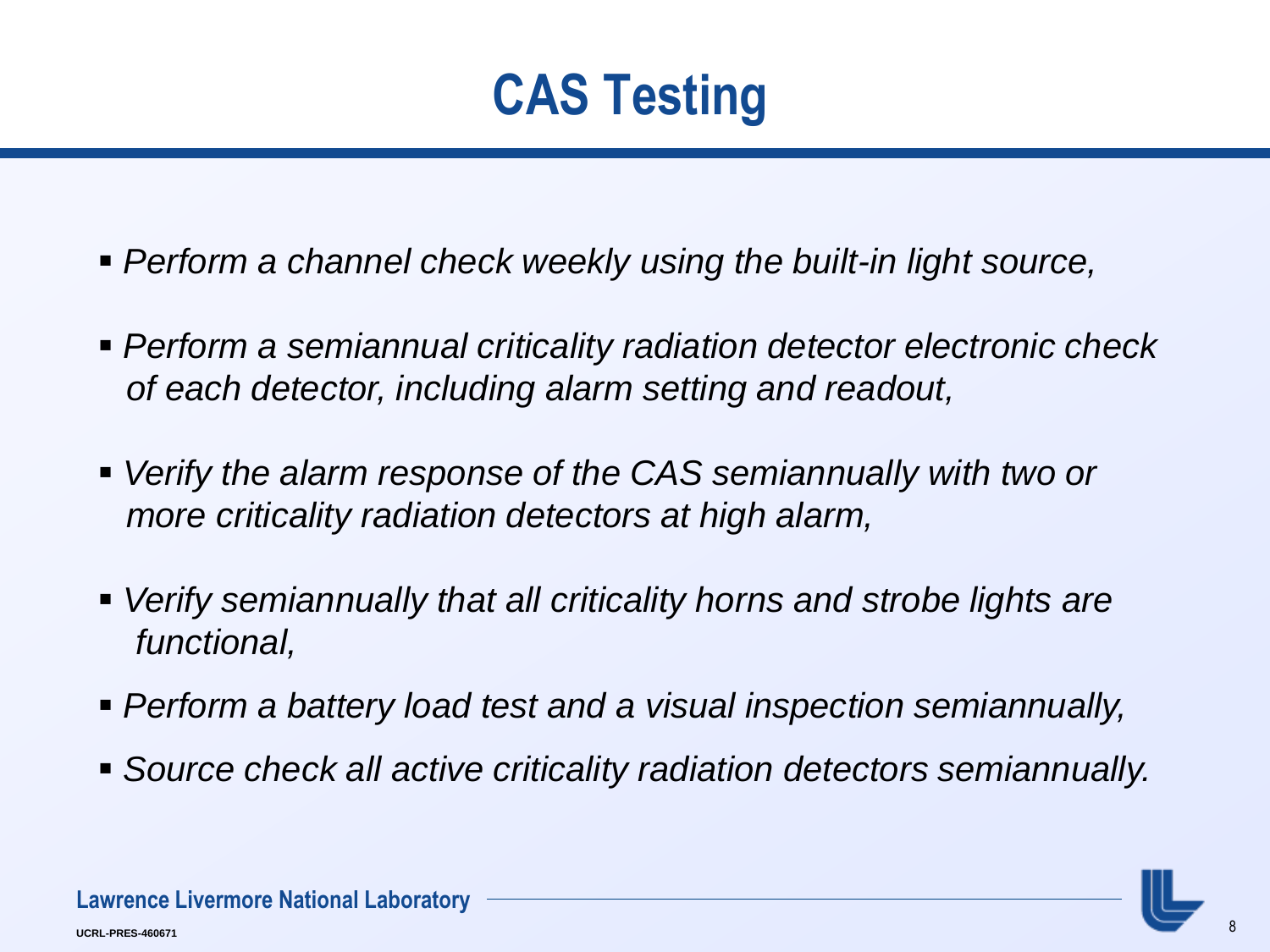## **Detector Placement Analysis**

*Analytical Calculations:* 

- *- Determine the minimum fission yields for 20 rad in free air at the distance of 2 m from the reacting material within 60 sec,*
- *- Calculate dose rates at the gamma detectors, (set point: 100 mR/hr)*

#### *In-Situ Measurements Using Co-60 Source:*

- *- Determine the response of the heads,*
- *- Confirm the estimated response of the detectors.*

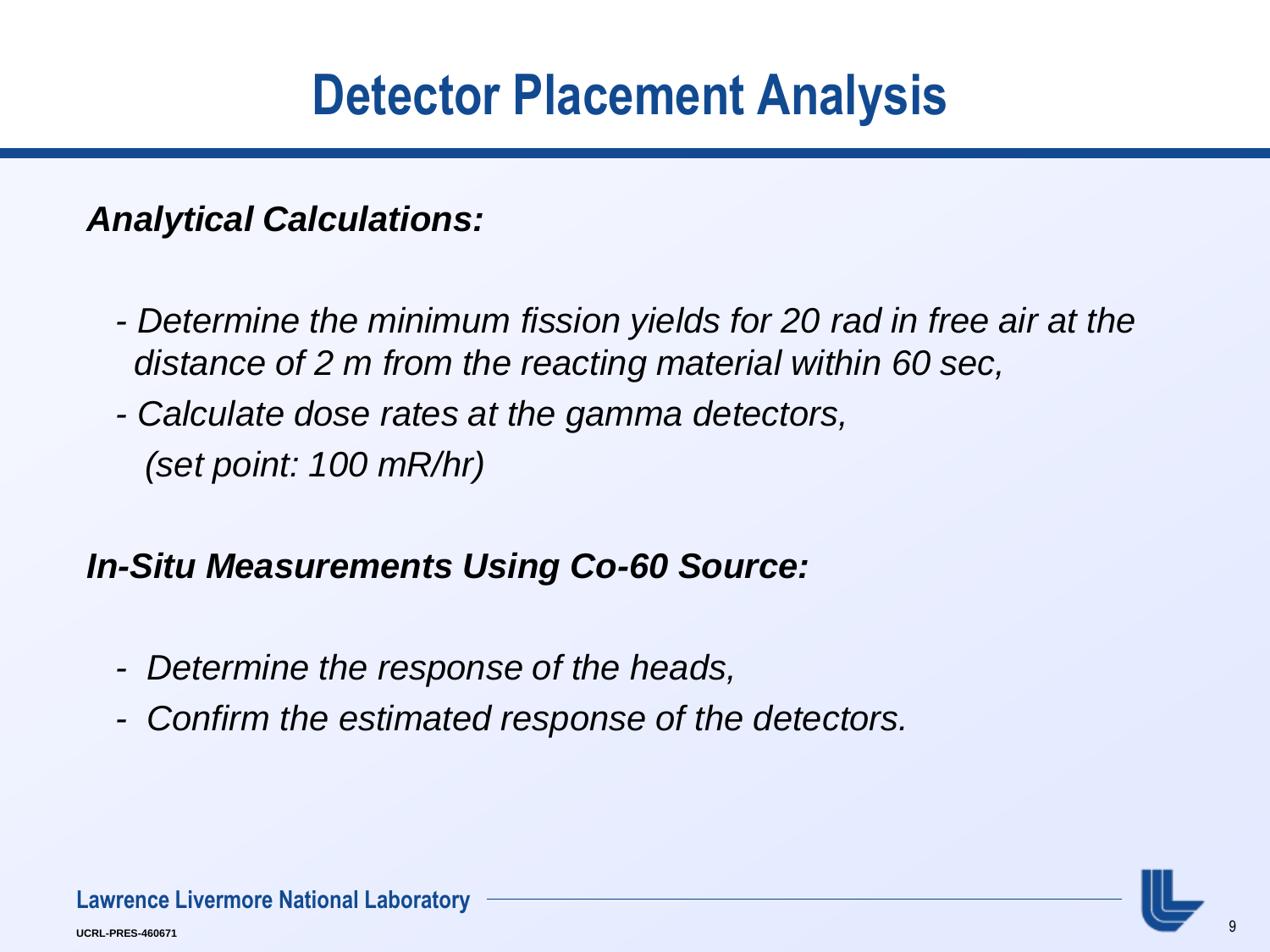## **Minimum Fission Yield**

*For the absorbed dose of 20 rad at a distance of 2 m in air in* 60 sec, 20 (rad) = f (fissions)  $\times$   $\sum$  [y<sub>i</sub> (rad/fission)]

| <b>System</b><br><b>Type</b> | <b>Neutron</b><br>Dose, y <sub>1</sub><br>(rad/fission) | <b>Secondary</b><br><b>Gamma</b><br>Dose, $y_2$<br>(rad/fission) | <b>Prompt</b><br><b>Gamma</b><br>Dose, $y_3$<br>(rad/fission) | <b>Fission</b><br><b>Product</b><br>Gamma<br>Dose, y <sub>4</sub><br>(rad/fission) | <b>Total</b><br>(rad/fission)<br>$\Sigma$ y <sub>i</sub> | <b>Minimum</b><br><b>Fission Yield</b><br>(fissions), |
|------------------------------|---------------------------------------------------------|------------------------------------------------------------------|---------------------------------------------------------------|------------------------------------------------------------------------------------|----------------------------------------------------------|-------------------------------------------------------|
| <b>Pu Metal</b>              | $1.822 \times 10^{-15}$                                 | $1.633 \times 10^{-18}$                                          | $6.703 \times 10^{-16}$                                       | $6.703 \times 10^{-16}$                                                            | $3.164 \times 10^{-15}$                                  | $6.321 \times 10^{15}$                                |
| <b>U</b> Metal               | $1.092 \times 10^{-15}$                                 | $8.633 \times 10^{-19}$                                          | $3.810 \times 10^{-16}$                                       | $3.810 \times 10^{-16}$                                                            | $1.855 \times 10^{-15}$                                  | $1.078 \times 10^{16}$                                |
| Pu<br><b>Moderated</b>       | $7.260 \times 10^{-16}$                                 | $1.151 \times 10^{-18}$                                          | $5.117 \times 10^{-15}$                                       | $5.117 \times 10^{-15}$                                                            | $1.096 \times 10^{-14}$                                  | $1.825 \times 10^{15}$                                |
| U<br><b>Moderated</b>        | $5.729 \times 10^{-16}$                                 | $1.078 \times 10^{-18}$                                          | $4.008 \times 10^{-15}$                                       | $4.008 \times 10^{-15}$                                                            | $8.590 \times 10^{-15}$                                  | $2.328 \times 10^{15}$                                |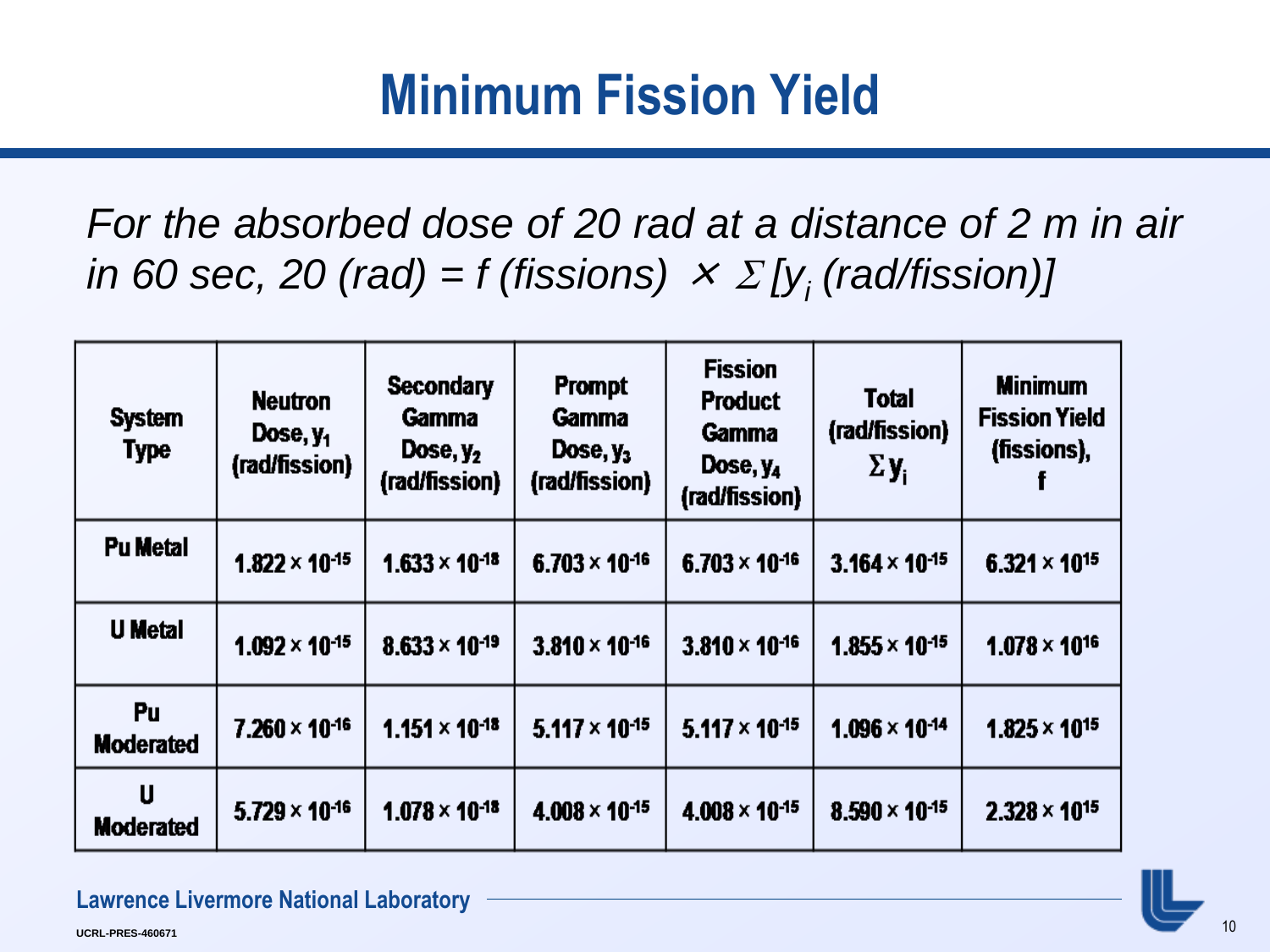## **Detector Response to the Minimum Fission Yield**

- *Calculated gamma ray flux based on the minimum fission yield,*
- *Source placed in each room maximizing the distance from the detectors,*
- *28 detectors placed on walls throughout the RMA,*
- *Confirmed by Co-60 Measurements.*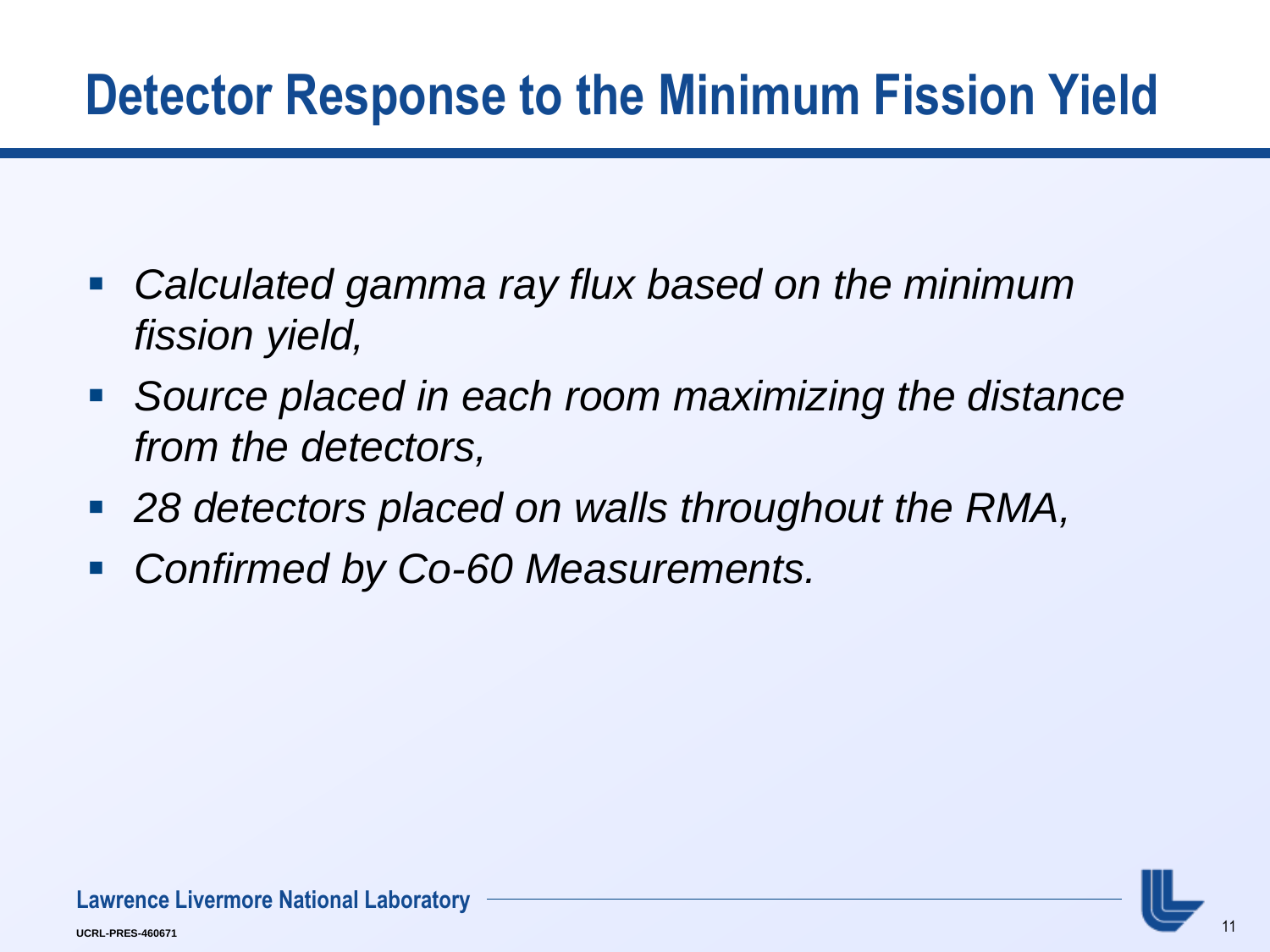# **12-rad Boundary Analysis**

- *Bounding fission yield estimated based on facility activities,*
	- *- Pu, U, and/or Np in the form of metal alloy and oxide*
- *Historical accidents for bare and reflected metal systems - Total fissions ranged from 3 x 10<sup>15</sup> to 3.7 x 10<sup>17</sup>*
- *For reflected bulk metal and metal pieces or solid fines, such as powder that are moderated and reflected, 1 x 10<sup>18</sup> fissions in a single burst is assessed to be bounding reference value and is believed to be very conservative (DOE-HDBK-3010-94)*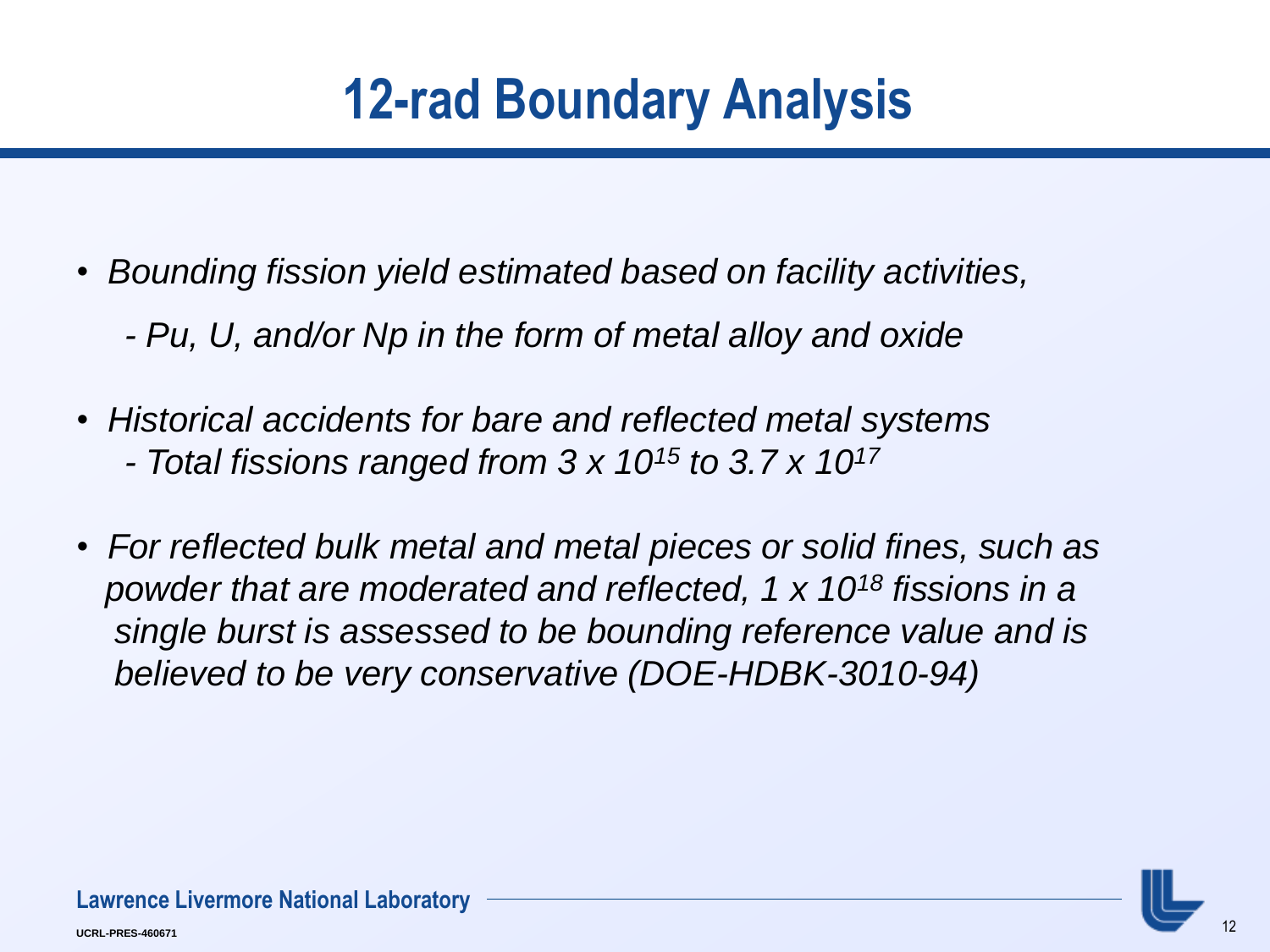## **Three Incidents that Caused False Alarms**

- *July 2004, After returning CAS to normal operation condition, it was discovered that various detector modules on start up acted differently.*
- *June 2005, In preparing for CAS testing, the tester activated the CAS audible/visual output,*
- *March 2010, In modifying the building paging system in the RMA, an audible alarm was generated which sounded like the criticality alarm audible output*.